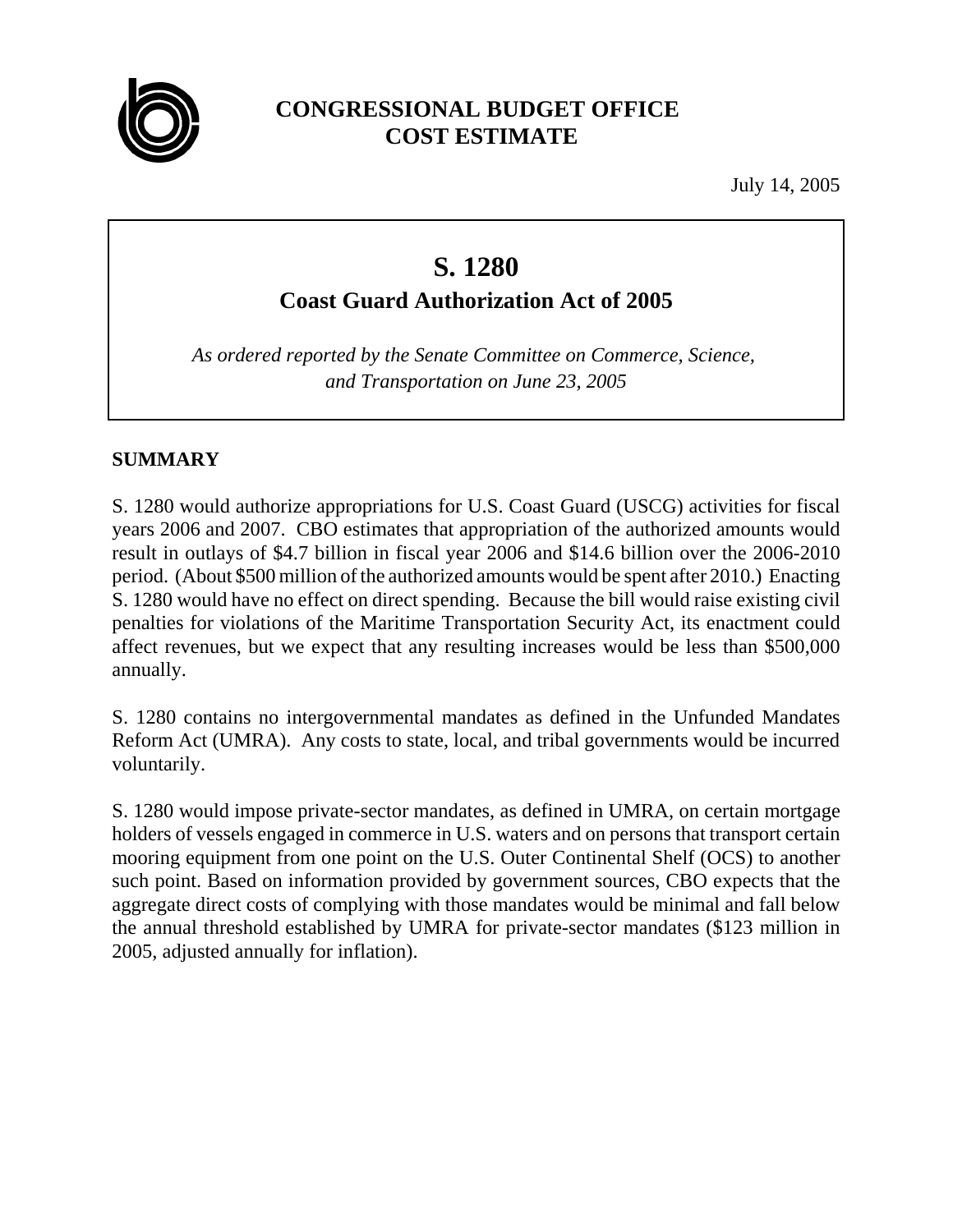### **ESTIMATED COST TO THE FEDERAL GOVERNMENT**

The estimated budgetary effects of S. 1280 are summarized in the following table. The costs of this legislation fall within budget functions 300 (natural resources and environment) and 400 (transportation).

|                                                   |                | By Fiscal Year, in Millions of Dollars |       |          |          |                |  |
|---------------------------------------------------|----------------|----------------------------------------|-------|----------|----------|----------------|--|
|                                                   | 2005           | 2006                                   | 2007  | 2008     | 2009     | 2010           |  |
| <b>SPENDING SUBJECT TO APPROPRIATION</b>          |                |                                        |       |          |          |                |  |
| <b>USCG</b> Spending Under Current Law            |                |                                        |       |          |          |                |  |
| Budget Authority/Authorization Level <sup>a</sup> | 6,515          | 29                                     | 29    | $\Omega$ | $\Omega$ | $\overline{0}$ |  |
| <b>Estimated Outlays</b>                          | 6,104          | 1,932                                  | 786   | 324      | 135      | 56             |  |
| <b>Proposed Changes</b>                           |                |                                        |       |          |          |                |  |
| <b>Authorization Level</b>                        | $\overline{0}$ | 7,293                                  | 7,767 | 4        | $\Omega$ | $\overline{0}$ |  |
| <b>Estimated Outlays</b>                          | $\Omega$       | 4,748                                  | 6,421 | 1,988    | 969      | 478            |  |
| USCG Spending Under S. 1280                       |                |                                        |       |          |          |                |  |
| <b>Authorization Level</b>                        | 6,515          | 7,322                                  | 7,796 | 4        | $\Omega$ | $\overline{0}$ |  |
| <b>Estimated Outlays</b>                          | 6,104          | 6,680                                  | 7,207 | 2,312    | 1,104    | 534            |  |

a. The 2005 level is the amount appropriated for that year. The \$29 million shown for 2006 and 2007 is the amount already authorized to be appropriated from the Oil Spill Liability Trust Fund for Coast Guard operating expenses and research.

#### **BASIS OF ESTIMATE**

For this estimate, CBO assumes that the amounts authorized will be appropriated for each year. The total authorization amounts shown in the table for each year are the sum of all amounts stated in the bill for USCG discretionary accounts, excluding \$29 million to be derived from the Oil Spill Liability Trust Fund (OSLTF). (This amount, which consists of \$24.5 million for operating expenses and \$3.5 million for research, is already authorized under existing law.) Estimated outlays are based on historical spending patterns for the Coast Guard.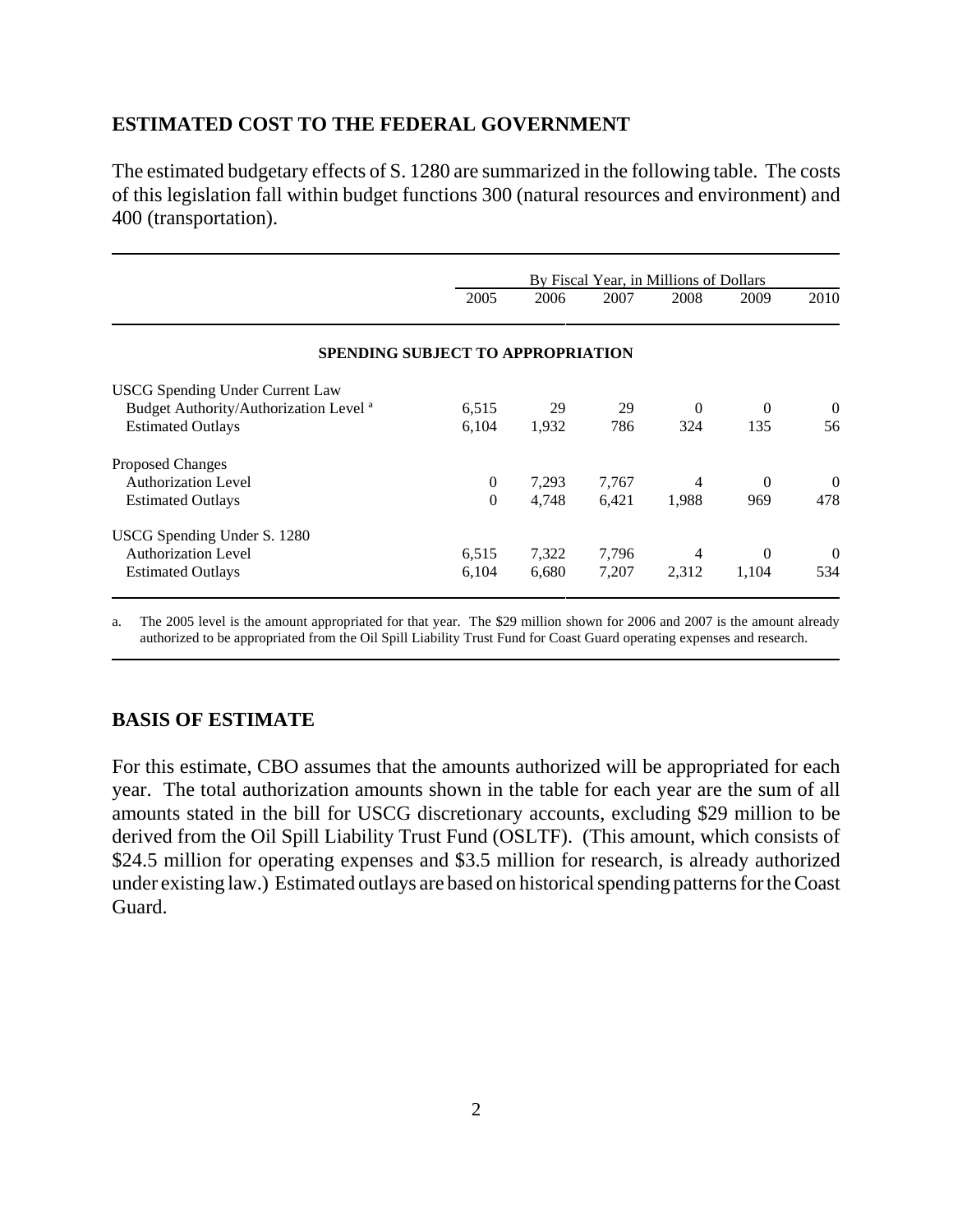#### **Spending Subject to Appropriation**

For 2006, S. 1280 would authorize the appropriation of over \$5.7 billion for USCG operations (including \$119 million for reserve training and \$12 million for environmental compliance) and nearly \$1.5 billion for capital acquisitions and other multiyear projects (including \$24 million for research activities and \$36 million for bridge alterations). For 2007, the bill would authorize about \$6.2 billion for operations and nearly \$1.6 billion for capital and multiyear spending. Of those amounts, \$48.5 million would be derived from the OSLTF, but \$29 million of that amount is already authorized to be appropriated from the trust fund by the Oil Pollution Act of 1990.

S. 1280 also would authorize appropriations for specific USCG projects, including \$1 million in 2006 for a Web-based risk management data system, \$100 million in 2006 for the acquisition, maintenance, and operation of icebreakers, and \$4 million for each of fiscal years 2006 through 2008 for a pilot program for long-range tracking of vessels using satellites. In addition, the bill would authorize the appropriation of \$25 million for each of fiscal years 2006 and 2007 to the Department of Transportation (DOT) for expenses of the LORAN-C navigation system. DOT would use most of those amounts to reimburse the Coast Guard for navigation services provided to the Federal Aviation Administration and other transportation agencies. The Coast Guard operates the LORAN-C system using a combination of direct appropriations and reimbursements from funds appropriated to other agencies.

Finally, S. 1280 would authorize the appropriation of about \$1 billion for 2006 and \$1.1 billion for 2007 for Coast Guard retirement benefits, but those amounts are excluded from this estimate because such benefits are considered an entitlement under current law and are not subject to appropriation. Thus, the authorizations have no additional budgetary impact.

#### **Revenues**

S. 1280 would amend the Maritime Security Act to raise certain civil penalties that may be imposed for violations of port security laws or regulations. CBO estimates that the changes made to the act would increase federal revenues from civil penalties by less than \$500,000 annually.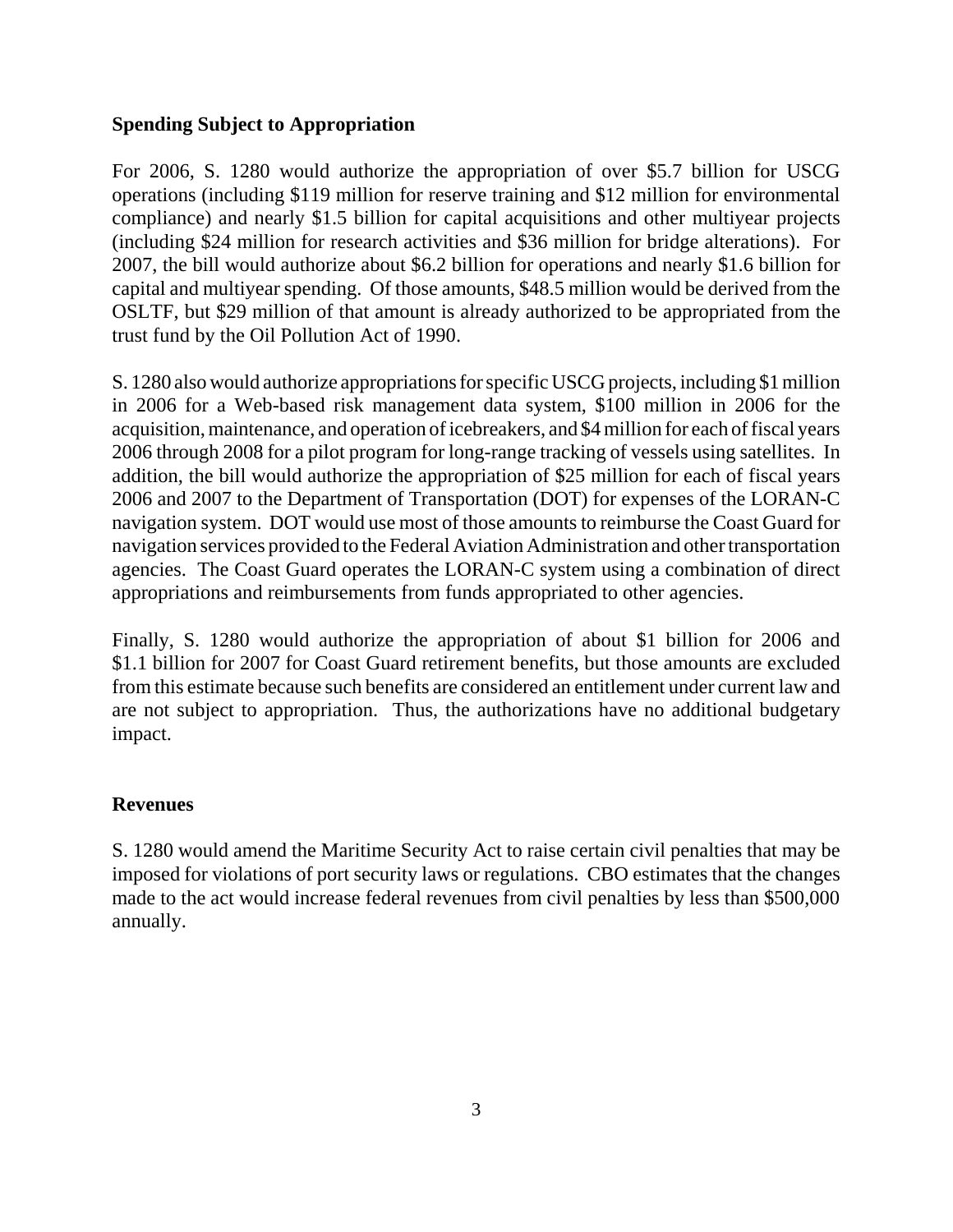#### **ESTIMATED IMPACT ON STATE, LOCAL, AND TRIBAL GOVERNMENTS**

S. 1280 contains no intergovernmental mandates as defined in UMRA. Some provisions of title III would require the Coast Guard to consult with state and local law enforcement agencies, but any participation by those agencies would be voluntary.

#### **ESTIMATED IMPACT ON THE PRIVATE SECTOR**

S. 1280 would impose private-sector mandates as defined in UMRA on certain mortgage holders of vessels engaged in commerce in U.S. waters and on persons that transport certain mooring equipment from one point on the Outer Continental Shelf to another such point. Based on information provided by government sources, CBO expects that the aggregate direct costs of complying with those mandates would be minimal and fall below the annual threshold established by UMRA for private-sector mandates (\$123 million in 2005, adjusted annually for inflation).

Section 206 would require mortgagees of documented vessels engaged in coastwise commercial trade and fishing to submit reports to the Secretary of Transportation. Such reports would provide information regarding the qualifications their vessels to engage in the coastwise trade and the fisheries in U.S. waters. Vessels must have a certificate of documentation from the Coast Guard to engage in commerce in U.S. waters. Currently, owners, masters, and charterers of documented vessels must submit reports regarding the qualifications of their vessels to engage in such activities—while mortgagees are not required to submit such reports. The reporting requirement in the bill would affect mortgagees that are affiliated with or have an office within the United States. According to the Coast Guard, the mortgagees would be required to submit operating documents upon the Secretary's request to comply with the mandate. Since mortgagees already have such documentation available to them, CBO estimates the cost to submit the information would be minimal.

Section 217 would require vessels that engage in the moving of mooring equipment from one point over or on the OCS to another such point in connection with exploring or developing resources on the OCS to be registered in the United States and have certificate of endorsement from the Coast Guard. Currently, most types of vessels transporting merchandise and personnel to and from the OCS must have a U.S. registry and be certified by the Coast Guard. The requirement in this section of the bill would be a mandate as defined in UMRA on any foreign-flagged vessels engaged in moving certain mooring equipment to or from the OCS that are affiliated with or have an office within the United States. According to the Coast Guard, few, if any, foreign-flagged vessels are engaged in such activities. Consequently, CBO estimates that the cost to comply with this mandate would be small.